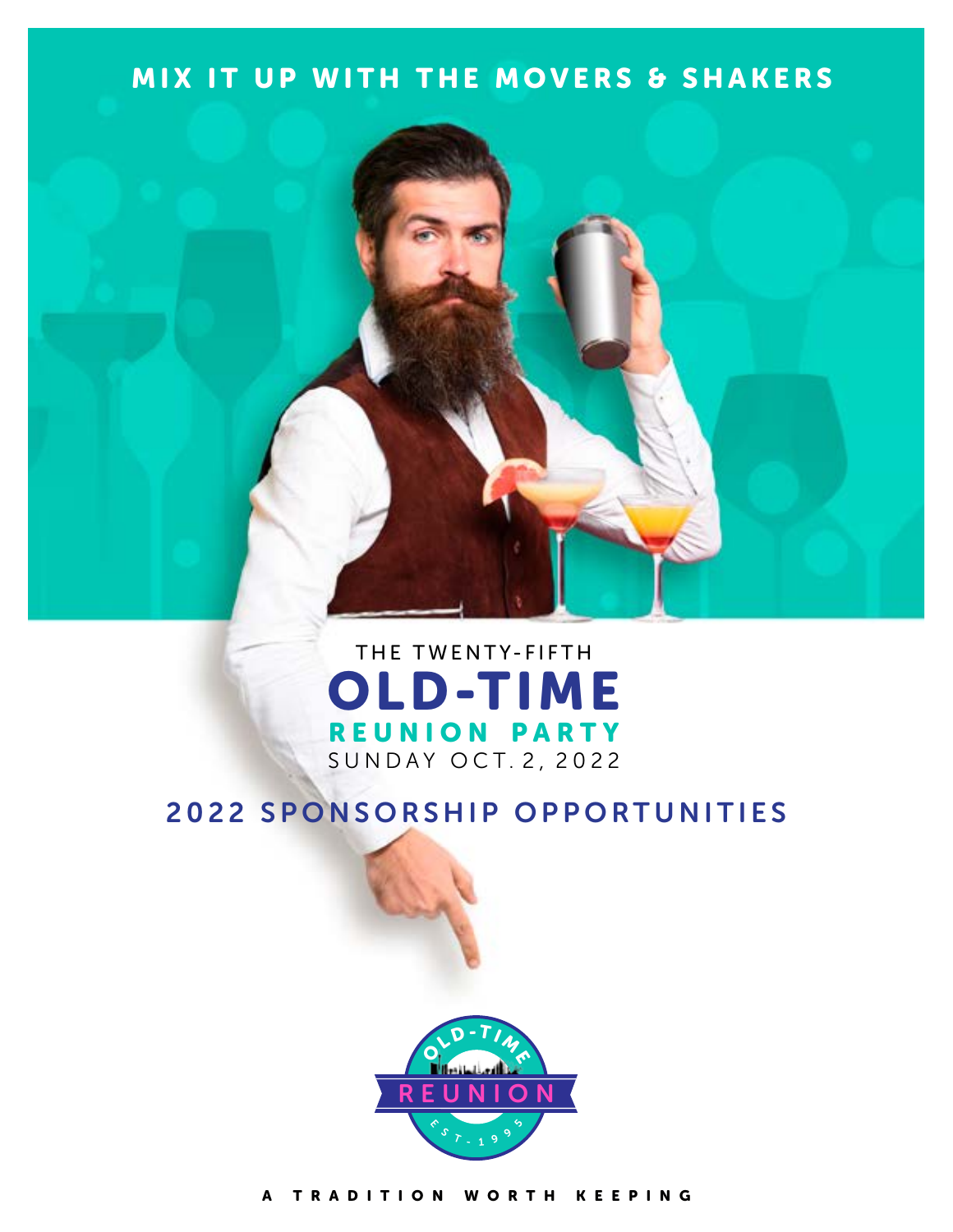

## WHAT WE DO.

Keep Las Vegas traditions alive through storytelling, socializing and archiving the rich personal histories of the people behind making Las Vegas the most amazing city in the world.

# EVENT HISTORY IT ALL BEGAN OVER A BAGEL.

Founded in 1995 by Davey Pearl, Lou Pearl, Ken Johann, Jack Kogan, & Paul Endy over breakfast at Bagelmania. The Reunion was created for anyone who had been in Vegas for 25 years or more. The First Reunion was put together in 6 weeks and drew over 1,000 attendees.

The Old-Time Reunion Party is structured as a straightforward gathering of the who's who of Las Vegas. It is a great opportunity to catch up with family and old friends, chances are you will make some new ones.

Currently the event is hosted by Kevin Buckley (Chairperson) and Julie Gilday Shaffer, (Event Producer) last year's event drew over 460 attendees and continues to grow.

# PAST SPONSORS INCLUDE

The Orleans Hotel Casino First Commercial Real Estate Companies Las Vegas Convention and Visitors Authority Southern Glazer's Wine & Spirits of Nevada Flora Couture The City of Las Vegas

# NOTABLE ATTENDEES INCLUDE

Charles Allison Bill Boyd Kevin Buckley Lee Burton Cindy Doumani Bobby Fechser Carol Gibbons Rochelle Hornsby Susan Houston Gene Kilroy

Marilyn Larson Jim Marsh Grace Mathis Janey Resnick Dr. Bill Scheer Roger Tabor Candace Tobin Louis Toomin Toni Verducci Ungaro Family



Watch Elliott Eisner describe the origins of The Old-Time Reunion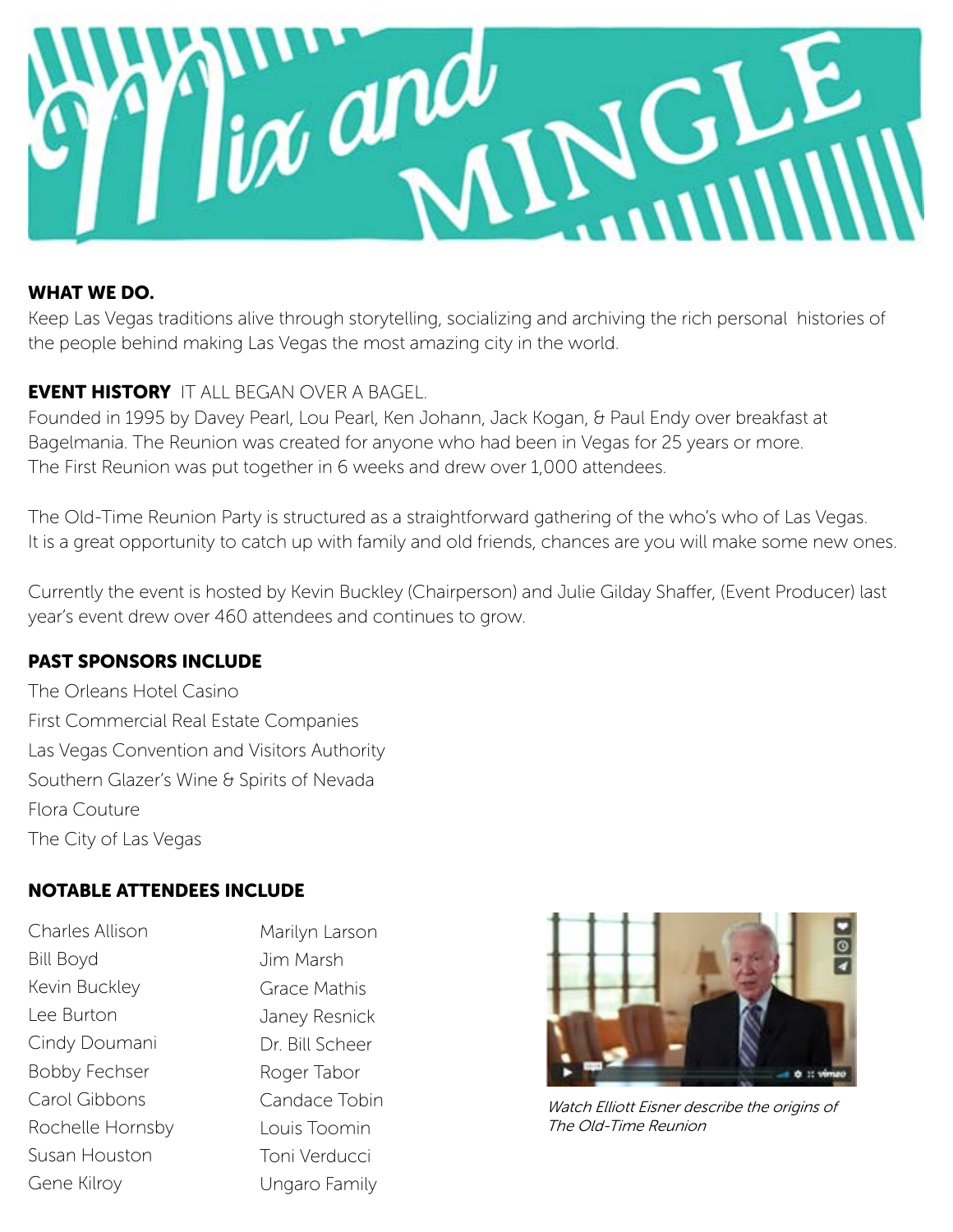# INVEST IN A TRADITION WORTH KEEPING

## SPONSORSHIP OPPORTUNITIES ARE AVAILABLE AT THREE LEVELS

Show your support, promote your business, or share your family's history by becoming an Old-Time Reunion Sponsor.



## PLATINUM SPONSORSHIP \$5000

#### SPONSORSHIP INCLUDES:

Video Message- A one minute video message that reflects the sponsors historical interest in the Old-Time Reunion will be filmed with the sponsor at the event, then produced and featured on the OTR website for one year before being archived for future viewing in our upcoming historical library

Listing on two RJ 1/8 page ads- Placement in the Sunday main section with an estimated readership of 300,000

**Company Poster or Banner-** Place your company message at the event

**Email Marketing Campaign-** Logo/Link placement on all email marketing for the upcoming event Our current mailing list is over 2500 prominent Las Vegas citizens

Sponsor Mention & Logo Placement- You will receive a podium mention during the event Your logo will be featured on our website with a direct link, featured on a video loop at the event and placed on the Attendee Listing (Listings are available to all attendees upon request)

**Two Tables-** Invite 20 guests to join you (\$1200 Value)



#### SPONSORSHIP INCLUDES:

Listing on two RJ 1/8 page ads- Placement in the Sunday main section with an estimated readership of 300,000

**Company Poster or Banner-** Place your company message at the event

**Email Marketing Campaign-** Logo/Link placement on all email marketing for the upcoming event Our current mailing list is over 2500 prominent Las Vegas citizens

Sponsor Mention & Logo Placement-You will receive a podium mention during the event Your logo will be featured on our website with a direct link, featured on a video loop at the event and will be placed on the Attendee Listing (Listings are available to all attendees upon request)

**One Table-** Invite 10 quests to join you (\$600 Value)



## SILVER SPONSORSHIP \$1500

#### SPONSORSHIP INCLUDES:

**Company Poster or Banner-** Place your company message at the event

**Email Marketing Campaign-** Logo/Link placement on all email marketing for the upcoming event Our current mailing list is over 2500 prominent Las Vegas citizens

**Sponsor Mention & Logo Placement-** You will receive a podium mention during the program Your logo will be featured on our website with a direct link, featured on a video loop during the event and placed on the Attendee Listing (Listings are available to all attendees upon request)

**One Table-** Invite 10 guests to join you (\$600 Value)

#### SECURE YOUR SPONSORSHIP

#### CONTACT US FOR MORE INFORMATION:

Mail: The JGS Group, 1050 Indigo Drive #110, Las Vegas NV 89145

Visit: [OldTimeReunion.com](https://oldtimereunion.com/index.html)

Email: [info@thejgsgroup.com](mailto:info%40thejgsgroup.com?subject=)

Call: 702-998-9097